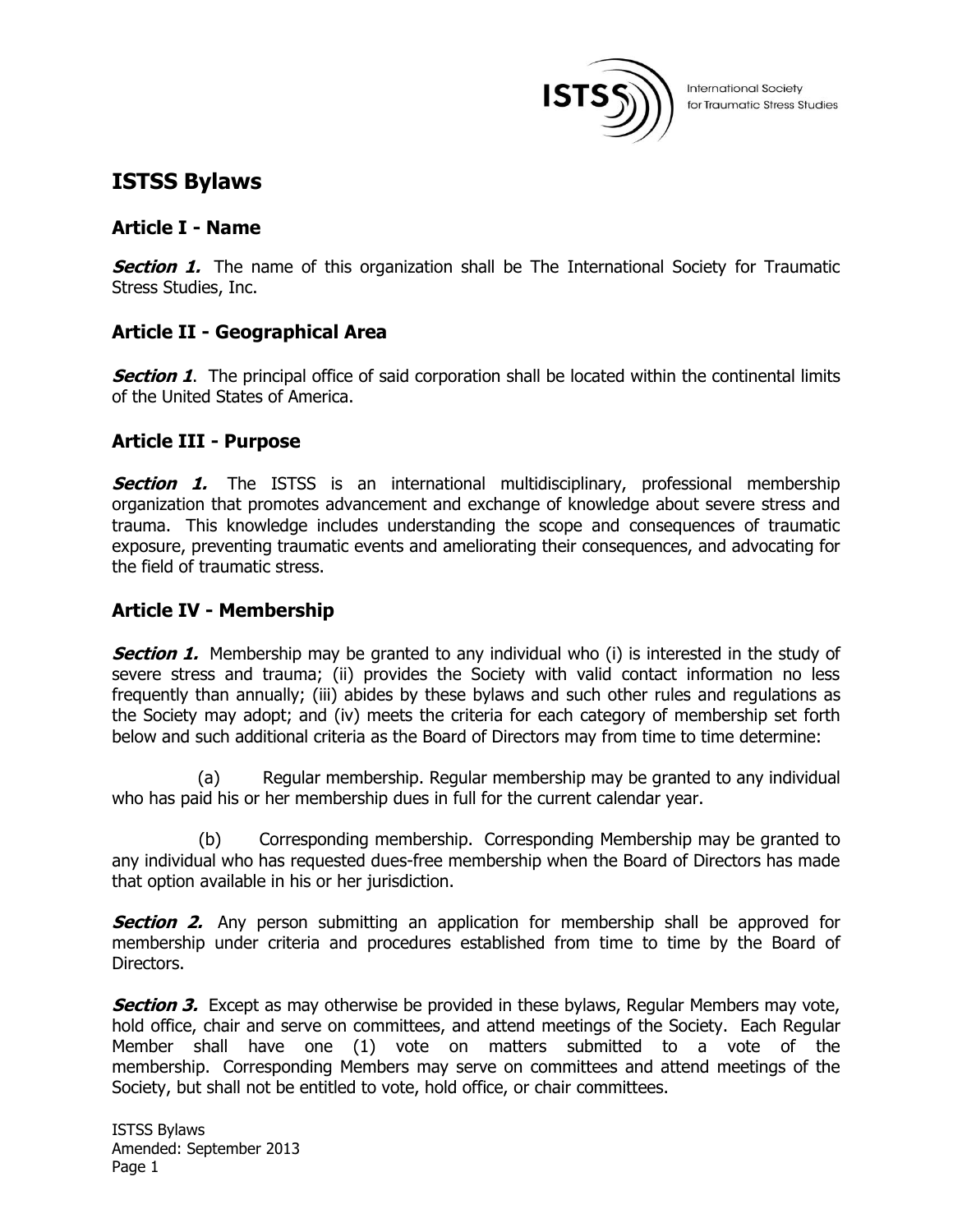

**International Society** for Traumatic Stress Studies

**Section 4.** Members may resign from the Society at any time by giving written notice to the President. Any members resigning from the Society shall continue to be responsible for any and all dues and charges until the end of their membership year.

**Section 5.** Only those Regular Members in good standing seven (7) days prior to the close of the election of Board members described in Article IX shall be eligible to receive ballots and vote in the election.

**Section 6.** The initial and annual dues for all members of the Society, and the time for paying such dues and other assessments, if any, shall be determined by the Board of Directors.

## **Article V - Board of Directors**

**Section 1.** The Regular Membership shall elect a governing body, consisting of twenty-one (21) Regular Members, which shall be known as the Board of Directors.

**Section 2.** The Board of Directors shall consist of a President, President-Elect, and Past President, and up to eighteen (18) members-at-large, three of whom shall serve as Vice-President, Secretary, and Treasurer.

**Section 3.** [a] The standard term for each at-large member of the Board shall be three (3) years commencing at the Corporation's Annual Business Meeting immediately following the election of each member, and terminating at the Corporation's Annual Business Meeting three years thereafter. [b] At-large members of the Board shall be permitted to serve no more than two (2) consecutive terms of office. Service on the Board as President, President-Elect, or Past-President does not count toward the limitation to two consecutive terms.

**Section 4.** Any vacancies in at-large Board membership shall be filled by the candidate(s) receiving the next highest vote total in the most recent election. Replacement Board members shall serve the remainder of the incomplete term.

**Section 5.** Vacancies in the position of President-Elect shall be filled by special election of the Regular Membership. The President shall appoint a special nominating committee of up to seven (7) Regular Members to establish procedures for such a special election and for the nomination of candidates for the position.

**Section 6.** In all cases, members of the Board of Directors shall be selected without regard to race, color, religion, national origin, age, sex, or disability status.

## **Article VI - Duties of the Board of Directors**

**Section 1.** The duties and powers of the Board of Directors shall be to manage the affairs of the corporation, receive and disburse funds, employ staff, and to do all other acts necessary and proper to carry out the purpose and functions of the Corporation as stated in Article III of the Bylaws.

ISTSS Bylaws Amended: September 2013 Page 2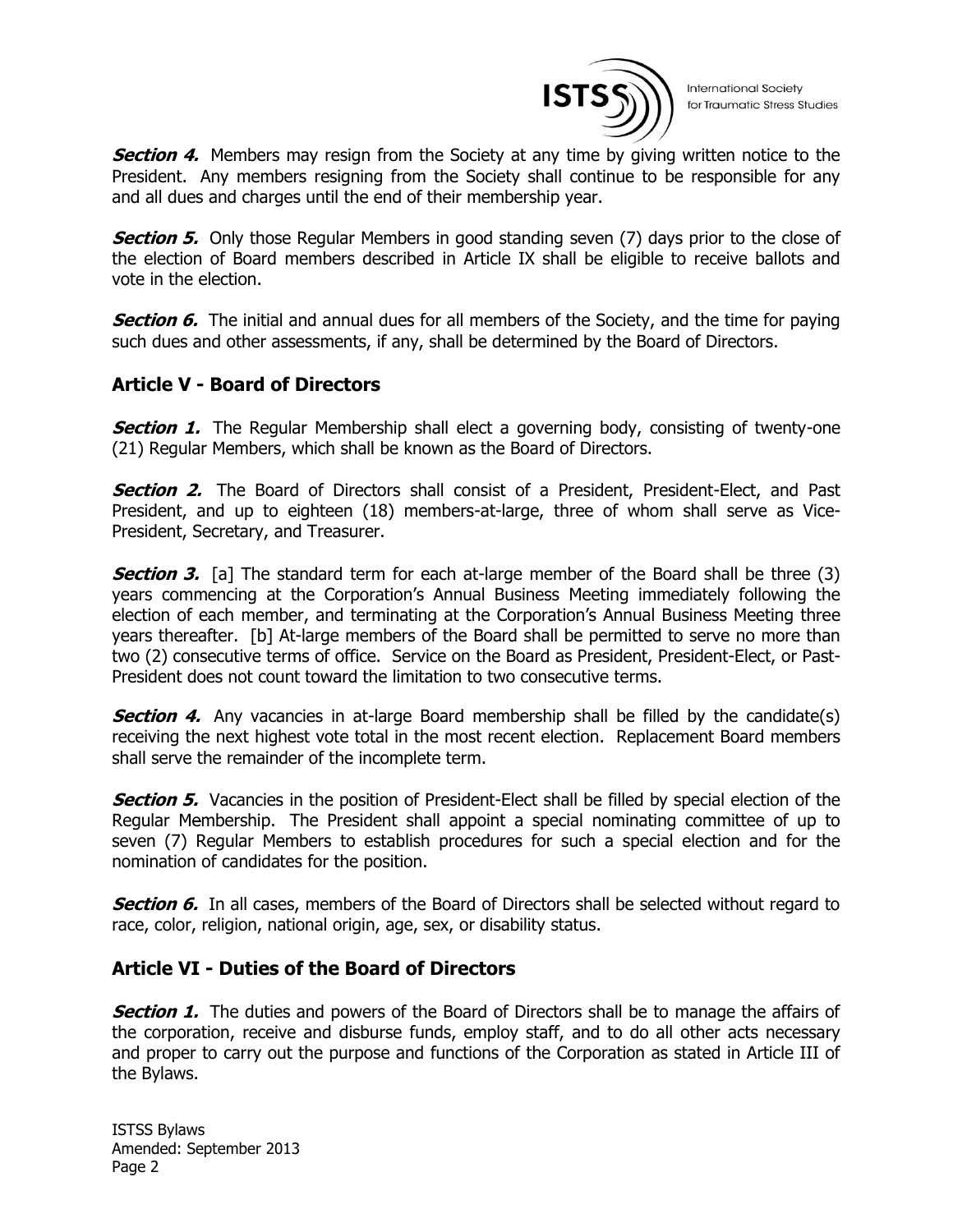

**Section 2.** The relationship of the corporation to any other organization or agency shall be determined by the Board.

**Section 3.** Board decisions may be subject to review at the Annual Meeting of the Corporation.

**Section 4.** The officers of the Board, the President-Elect, and the Past President shall function as the Executive Committee.

**Section 5.** The Executive Committee shall function as the decision making body with regard to day-to-day operations of the organization. Executive Committee decisions shall be reported to the full Board at its next regularly scheduled meeting.

## **Article VII - Meetings**

**Section 1.** The Board of Directors shall meet at least two (2) times each year. Special meetings may be called by the President.

**Section 2.** The Annual Meeting of the Corporation shall be held during the Fall of each year at such time and place as shall be designated by the Board of Directors.

**Section 3.** The President-Elect shall nominate and the Board shall appoint the Chair of the Program Committee from the Regular Membership at the Annual Meeting. The composition of the Committee shall represent the diverse interests and backgrounds of the Society membership.

**Section 4.** A majority of the members of the Board shall constitute a quorum for the transaction of business. Unless otherwise specified in the Bylaws, all issues presented for vote shall require a majority vote of the Board present at such meetings for passage. No voting by proxy shall be permitted.

**Section 5.** Minutes of all meetings of the Board of Directors shall be kept, read, and approved.

**Section 6.** Robert's Rules of Order, Revised, shall govern the meetings of the board in such procedural matters not otherwise controlled by the Articles of Incorporation or the Bylaws.

#### **Article VIII - Officers**

**Section 1.** The officers of the Board shall be a President, President-Elect, Immediate Past President, Vice-President, Secretary, and Treasurer.

**Section 2.** The duties of the officers shall be as follows:

**President.** The President shall call and chair all Board meetings, represent the corporation in its relations with other groups, and carry out such other activities as may be decided by the Board.

ISTSS Bylaws Amended: September 2013 Page 3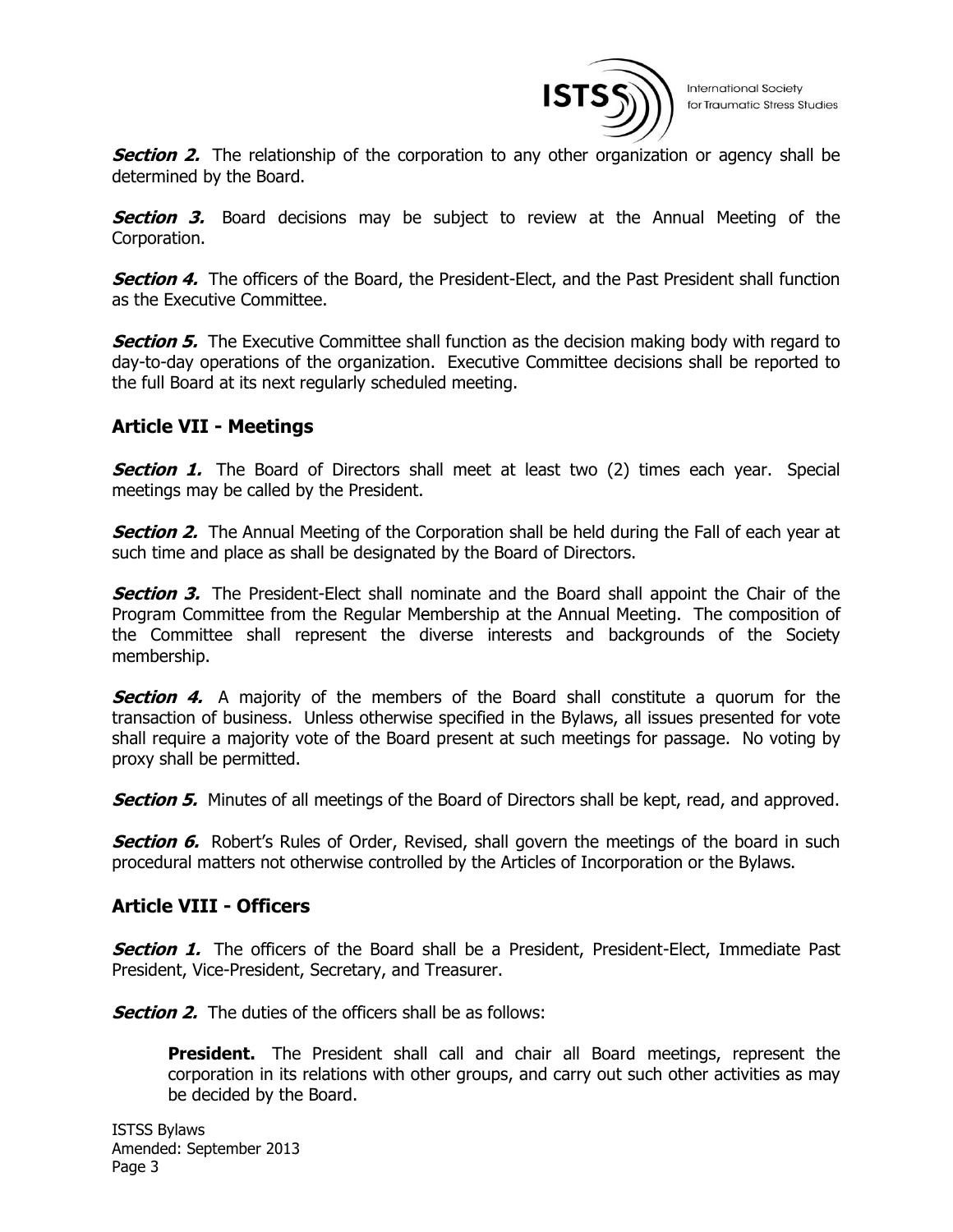

**Vice-President.** The Vice-President shall perform the duties of the President during the absence or incapacity of the President and such other duties as may be assigned by the President.

Secretary. The Secretary shall maintain the minutes of all meetings of the Board and of all Committees and keep a membership record containing the home addresses of each Director and the date of the Director's election. These responsibilities can be delegated to Corporation staff as appropriate.

**Treasurer.** The Treasurer, with assistance from Corporation staff, shall review and oversee all receipts and disbursements of funding of the Corporation as directed by the Board and prepare an annual financial report for review by the membership at the Annual Meeting. The Treasurer shall serve as Chair of the Finance Committee.

**President-Elect.** The President-Elect shall work closely with the President, the purpose of the position being to provide a preparatory and planning year for the President-Elect so that when s/he assumes the Presidency, s/he has experience with the position.

**Immediate Past President.** The Immediate Past President serves as Chair of the Nominations Committee, advises the President and the Board, completes any special project or task force initiatives from the preceding year.

**Section 3.** The Vice-President, Secretary, and Treasurer shall be nominated by the President and elected by the Board to serve one (1) year terms. There shall be no restrictions on the number of terms individuals may serve in these offices.

#### **Article IX - Election of Board Members and Officers**

**Section 1.** Members of the Board shall serve three (3) year terms with one-third (1/3) of the members standing for election each year.

**Section 2.** The Board shall appoint six (6) members of the Nominations Committee from a list of Regular Members in good standing as presented by the Past President who shall chair the Nominations Committee. The composition of the Committee shall represent the diverse interests and backgrounds of the Society membership.

**Section 3.** The Nominations Committee shall be responsible for arranging the slate of candidates and shall present the slate to the Regular Membership no less than one hundred and twenty (120) days before the Annual Meeting.

**Section 4.** No members of the Nominations Committee will be eligible for election to the Board.

ISTSS Bylaws Amended: September 2013 Page 4 **Section 5.** The Regular Membership may place additional names in nomination by offering a petition signed by at least sixteen (16) Regular Members in good standing. The deadline by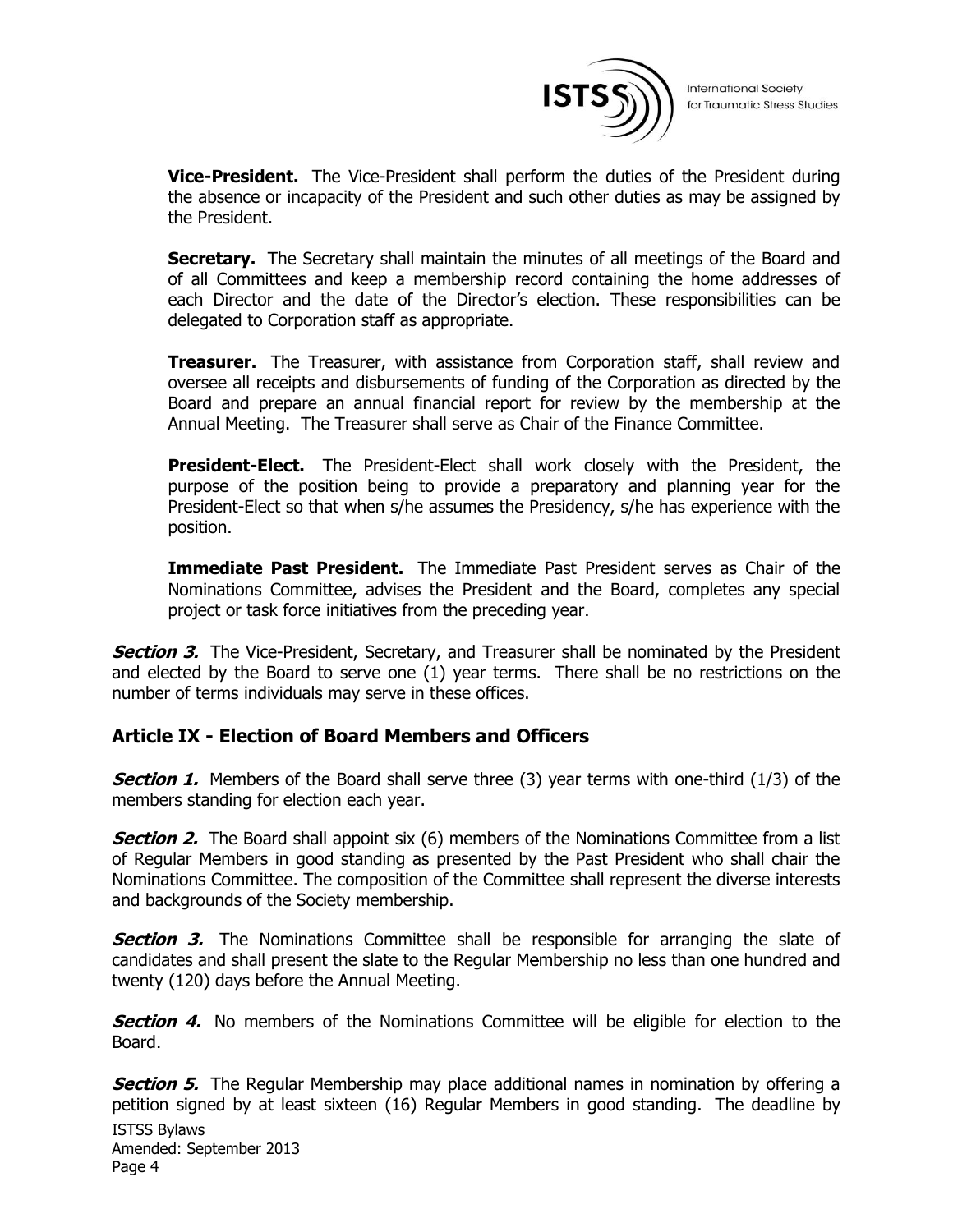

**International Society** for Traumatic Stress Studies

which petitions must be submitted shall be established by the Nominations Committee. The deadline shall be communicated to the membership prior to or simultaneously with distribution of the slate and must be no less than 28 days from the date of distribution of the slate of candidates.

**Section 6.** A final slate of candidates shall be distributed to the Regular Membership for balloting during a specified period of not less than 28 days. Ballots may be dispersed through any means approved by the Board. No voting by proxy shall be permitted.

**Section 7.** All ballots shall be received no later than forty-five (45) days before the Annual Meeting to be counted. Tabulation of the ballots shall be conducted by the Nominations Committee or delegated to Corporation staff as appropriate, and the results presented at the Annual Meeting.

**Section 8.** If it is not possible to determine which candidate has been elected to a vacant position on the Board of Directors or as President-Elect because two or more candidates received an equal number of votes for that position, a runoff election will be held. Only Regular Members in good standing eligible to vote in the election that resulted in the tied vote shall be eligible to vote in the runoff election. Candidates on the ballot for the runoff election shall be those with a tied number of votes for the vacant positions that could not be filled.

## **Article X - Fiscal Year**

**Section 1.** The fiscal year for the Corporation shall begin on January 1 and shall end on December 31.

**Section 2.** Dues and other funds shall be deposited and handled in a manner to be determined by the Board.

**Section 3.** There shall be an annual independent audit of the Corporation that shall be reported to the membership.

## **Article XI – Assurance of Non-Discrimination**

**Section 1.** The Corporation shall not discriminate or permit discrimination by its employees or agents against any member or applicant because of race, color, religion, age, sex, handicap, or national origin.

#### **Article XII – Amendments**

**Section 1.** Changes in the Bylaws or membership-determined policy decisions shall be authorized by two-thirds (2/3) of those Regular Members in good standing who cast a vote.